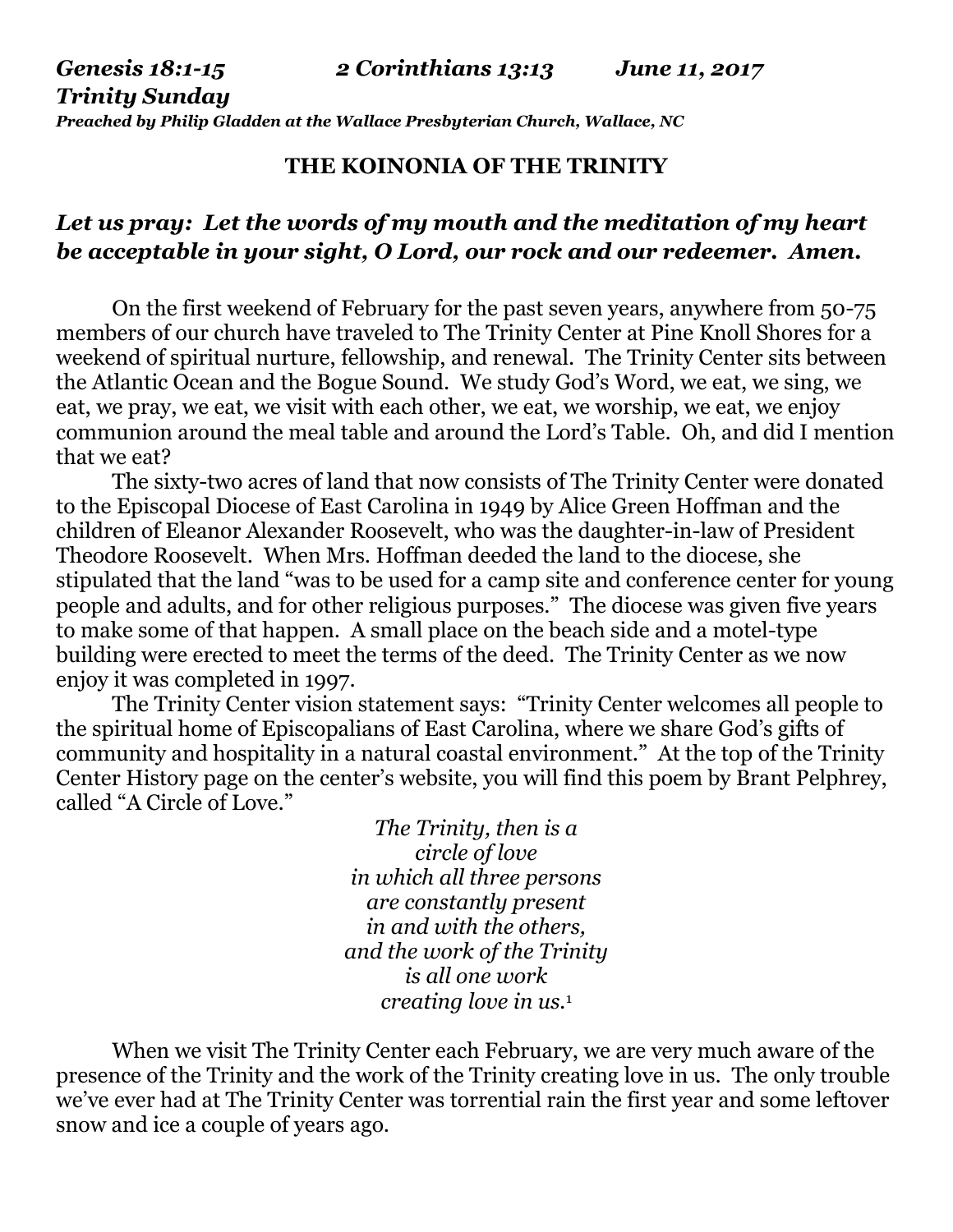Contrast that with what happened at another place of welcome, hospitality, and love. In 1942, Clarence and Florence Jordan and Martin and Mabel England founded Koinonia Farm in Americus, Georgia. They called it a "demonstration plot for the kingdom of God." In the deep south of Georgia in the 1940's and 1950's, despite being a place of welcome for all of God's children, the integrated Koinonia Farm wasn't welcomed by its neighbors. In the '50's the buildings and vehicles were peppered with bullets and bombs. Local merchants joined in a boycott of the farm – they wouldn't buy from or sell to Koinonia Farm. The Ku Klux Klan tried to runt them off. The folks on the farm met each and every act of violence and hatred the same way – "We responded with prayer, nonviolent resistance, and a renewed commitment to live the Gospel." You might have heard of Koinonia Farm – it's where Millard and Linda Fuller started Habitat for Humanity.

Koinonia Farm is still around. Their mission statement says, "We are Christians called to live together in intentional community sharing a life of prayer, work, study, service and fellowship. We seek to embody peacemaking, sustainability, and radical sharing. While honoring people of all backgrounds and faiths, we strive to demonstrate the way of Jesus as an alternative to materialism, militarism and racism."2 The farm gets its name from a Greek word, *koinonia*, that means communion, community, or fellowship. According to the farm's website, "Like the first Christians, we worship, work, study, serve, live and eat together." *Koinonia* is that word you hear in my benediction every Sunday morning – which was today's New Testament lesson – "and the communion/fellowship of the Holy Spirit be with all of you."

The koinonia of the Holy Spirit is really a wonderful description of the Holy Trinity overall – the communion, the community, or fellowship of the Father, Son, and Holy Spirit. Or, as Brant Pelphrey put it, "a circle of love…and the work of the Trinity is all one work creating love in us."

On this Trinity Sunday, as I stand here and preach about the Holy Trinity, I am well aware of the irony of having included John Wesley's comment in the margin note next to the Prayer of Confession: "Bring me a worm that can comprehend a man, and then I will show you a man that can comprehend the Triune God*.*" Just the other day I saw a pregnancy announcement on Facebook. In the photo, mom, dad, and their little girl are standing next to a wall or the side of a building. Dad is holding their little girl, while mom stands to their right. A big plus sign is written on the wall between them. To the mom's right is an equals sign, followed by the number 5. At first the math doesn't seem to work:  $2 + 1 = 4$ , not 5. Ah, the light bulb went off – sure enough, they were expecting twins!

Critics of the idea of one God, three Persons, blessed Trinity charge that the math doesn't work.  $1 + 1 + 1 = 3$ , not one. One answer is, that math is wrong. It's not  $1 + 1 +$ 1, but 1 x 1 x 1 which does equal one. But that "explanation" or illustration of the Trinity, just like any other example or metaphor, can never fully explain God the Three in One. Nor can we ever fully comprehend the Triune God. But that doesn't mean Father, Son, and Holy Spirit, one God, now and forever isn't important in our lives.

Some of you may be familiar with the music of Carrie Newcomer. Her story songs are full of references to the Bible, theology, and literature. She writes and sings songs that plumb the depths of life's biggest questions through the stories and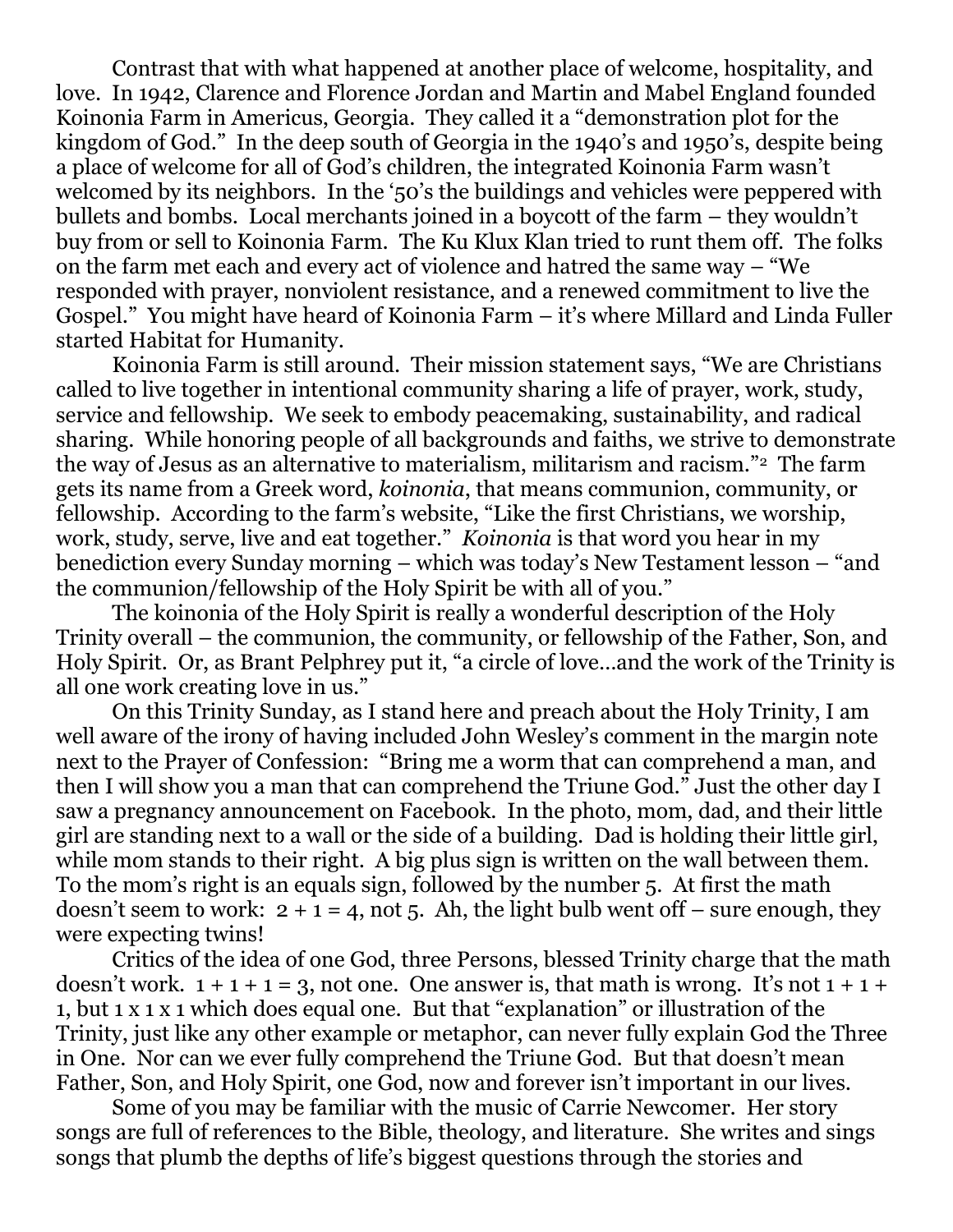experiences of regular folks like you and me. She sings a song called "Three Women Holding Hands" that makes me think of the Trinity every time I hear it. Try as I might, I couldn't find any information about the story behind the song. I think it's probably about exactly what she sings about – the strength of women. However, listen to some of the lyrics and think about the *koinonia* of the Trinity, about the work of the Trinity, the work of creating love in us.

> *There's a light in the kitchen, there's a glass on the stand Three women round the table and they're holding hands They're care taking the birthings, bringing food when they can They're easin' the leavin' and they're holding hands The night can be dark, so dark and wild And life burns like a diamond It's unbearably hard But it's sweeter than honey, right from the jar Here's to the women who bind the wounds tight Here's to the ones who sit talking half of the night Here's to the love and the life that they mend And here's to the strength in women holding hands*<sup>3</sup>

How do you explain the Trinity? I don't know that you can. In fact, I don't know that we want to explain the Trinity, at least not in a logical, airtight argument sense. After all, we're talking about a relationship among the Father, Son, and Holy Spirit – a dynamic relationship of love and mutual concern and the creative work of love that reaches out to us and invites us into that relationship, through the grace of Jesus Christ, the love of God, and the koinonia/communion/fellowship of the Holy Spirit.

Because it's so hard to explain God (and, really, so unsatisfying to "explain" God), God's people have used images throughout the years to get at the truth of God-thethree-in-one and the importance of the Trinity for our lives.

Look at the picture in the bulletin of the three figures sitting at the table. This is Andrei Rublev's painting of the Old Testament story that Brenda read from Genesis 18, about Abraham's three visitors under the oaks of Mamre. For centuries, people of faith have seen the Holy Trinity in these strange guests who show up unexpectedly to visit with Abraham. The great spiritual writer, Henri Nouwen, said this about the icon painted in 1411: "The more we look at this holy image with the eyes of faith, the more we come to realize that it is painted not as a lovely decoration for a convent church, nor as a helpful explanation of a difficult doctrine, but as a holy place to enter and stay within. As we place ourselves in front of the icon in prayer, we come to experience a gentle invitation to participate in the intimate conversation that is taking place among the three divine angels and to join them around the table. The movement from the Father toward the Son and the movement of both Son and Spirit toward the Father become a movement in which the one who prays is lifted up and held secure . . . We come to see with our inner eyes that all engagements in this world can bear fruit only when they take place within this divine circle...the house of perfect love."